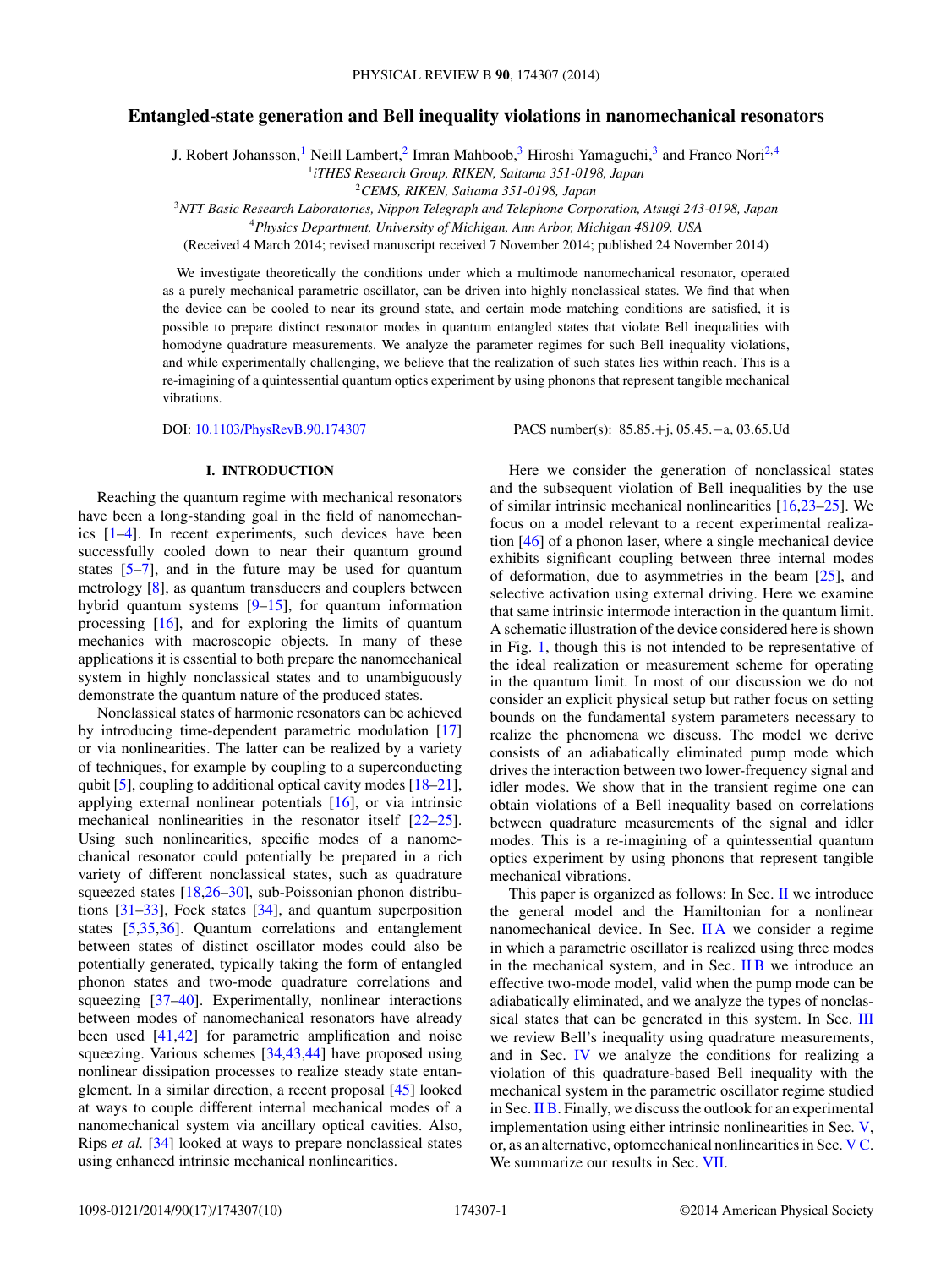<span id="page-1-0"></span>

FIG. 1. (Color online) Schematic illustration of a conceptual nanomechanical resonator with two homodyne measurement setups that probe two different modes of oscillation. The beam can oscillate in a large number of vibrational and flexural modes with different frequencies. The two homodyne detectors measure the mode quadratures  $X_1(\phi)$  and  $X_2(\theta)$  with frequencies  $\omega_1/2\pi$  and  $\omega_2/2\pi$ , respectively. By analyzing the correlations between the  $X_1(\phi)$  and  $X_2(\theta)$  quadratures, it is possible to determine whether or not the mode states are quantum-mechanically entangled.

#### **II. MODEL**

The general Hamiltonian for a nonlinear multimode resonator, describing both the self-nonlinearities and multimode couplings up to fourth order, can be written as [\[24\]](#page-9-0)

$$
H = \sum_{k} \omega_{k} a_{k}^{\dagger} a_{k} + \sum_{klm} \beta_{klm} x_{k} x_{l} x_{m}
$$

$$
+ \sum_{klmn} \eta_{klmn} x_{k} x_{l} x_{m} x_{n} + O(x^{5}), \qquad (1)
$$

where  $\omega_k$  is the frequency,  $a_k$  is the annihilation operator, and  $x_k = a_k + a_k^{\dagger}$  is the quadrature of the mechanical mode *k*. Here the basis has been chosen so that linear two-mode coupling terms are eliminated. The third-order mode-coupling tensor *βklm* describes the odd-term self-nonlinearity and the trilinear multimode interaction. The fourth-order terms describes the even-term self-nonlinearity and fourth-order multimode coupling. In symmetric systems the fourth-order terms dominate (odd terms vanish due to symmetry), and it has been proposed elsewhere that they can be used to create effective mechanical qubits [\[16\]](#page-8-0). The possible combination of both third- and fourth-order terms will be briefly considered in the final section. The strength of the nonlinearity depends on the fundamental frequency (length) of the resonator, and can be enhanced by a range of techniques [\[16\]](#page-8-0). In this work we focus on the three-mode coupling terms, as these are necessary to generate the states that violate continuous variable Bell inequalities. Such terms vanish in symmetric systems and thus depend on the degree of asymmetry in the mechanical device [\[24,25\]](#page-9-0), which again can be enhanced with fabrication techniques. Our approach in the following is to identify the ideal situation under which one can realize these rare Bell inequality violating states. Ultimately these states will be degraded by losses (which we investigate), but also by unwanted nonlinearities from the above Hamiltonian.

## **A. Parametric oscillator regime**

Nanomechanical devices of the type described in the previous section have a large number of modes with different frequencies which depend on the microscopic structural properties of the beam. Here we focus on three such modes



FIG. 2. A visualization of the mode-matching condition required to obtain an effective three-mode system. The modes are represented as solid vertical lines, and the driving frequency and the sum of the signal and idler frequencies, which should sum up to a frequency close to  $\omega_0$ , are represented by dashed vertical lines.

(relabeled as  $k = 0, 1, 2$ ) which are chosen such that they satisfy the phase-matching condition  $\omega_1 + \omega_2 = \omega_0 + \Delta_0$ , where  $\Delta_0 \ll \omega_0$ . In this case we can perform a rotating-wave approximation to single out the slowly oscillating coupling terms, and obtain the desired effective three-mode system, neglecting any higher-order nonlinearities. In the original frame, the Hamiltonian with this rotating-wave approximation is

$$
H = \sum_{k=0}^{2} \omega_k a_k^{\dagger} a_k + i\kappa (a_1^{\dagger} a_2^{\dagger} a_0 - a_1 a_2 a_0^{\dagger}),
$$
 (2)

where  $a_1$  and  $a_2$  are the signal and idler modes, respectively, and  $a_0$  is the pump mode. Furthermore, we apply a driving force that is nearly resonant with  $\omega_0$ , with frequency  $\omega_L = \omega_0 - \Delta_L$ ,  $|\Delta_L| \ll \omega_0$ , and transform the above Hamiltonian to the rotating frame where the resonant drive terms are time independent,

$$
H = \Delta_L a_0^{\dagger} a_0 + \sum_{k=1,2} \Delta_k a_k^{\dagger} a_k
$$
  
+  $i\kappa (a_1^{\dagger} a_2^{\dagger} a_0 - a_1 a_2 a_0^{\dagger}) - i(Ea_0^{\dagger} - E^* a_0).$  (3)

Here  $\Delta_1 = \Delta_2 = (\Delta_0 - \Delta_L)/2$ ,  $\kappa = \beta_{012}$  is the intermode interaction strength, and  $E$  is the driving amplitude of mode *a*0. See Fig. 2 for a visual representation of the mode-matching condition and the detuning parameters  $\Delta_0$  and  $\Delta_L$ .

This is an all-mechanical realization of the general threemode parametric oscillator model in nonlinear optics [\[47,48\]](#page-9-0), where mode  $a_0$  is the quantized pump mode, and modes  $a_1$ and  $a_2$  are the signal and idler modes, respectively.

#### **B. Effective two-mode model**

We assume that in this purely nanomechanical realization of the parametric oscillator model, Eq. (3), all three mechanical modes interact with independent environments. We describe these processes with a standard Lindblad master equation on the form

$$
\dot{\rho} = -i[H, \rho] + \sum_{k} \gamma_k \{ (N_k + 1) \mathcal{D}[a_k] + N_k \mathcal{D}[a_k^{\dagger}] \} \rho, \quad (4)
$$

where  $\mathcal{D}[a_k]\rho = a_k \rho a_k^{\dagger} - \frac{1}{2} a_k^{\dagger} a_k \rho - \frac{1}{2} \rho a_k^{\dagger} a_k$  is the dissipator of mode  $a_k$ ,  $\gamma_k$  is the corresponding dissipation rate, and the average thermal occupation number is  $N_k = [\exp(\hbar \omega_k \beta) - 1]^{-1}$ . Here  $\beta = 1/k_B T$  is the inverse temperature *T*, and  $k_B$  is Boltzmann's constant.

Assuming that the pump mode is strongly damped compared to the signal and idler modes,  $\gamma_0 \gg \gamma_1, \gamma_2$ , and that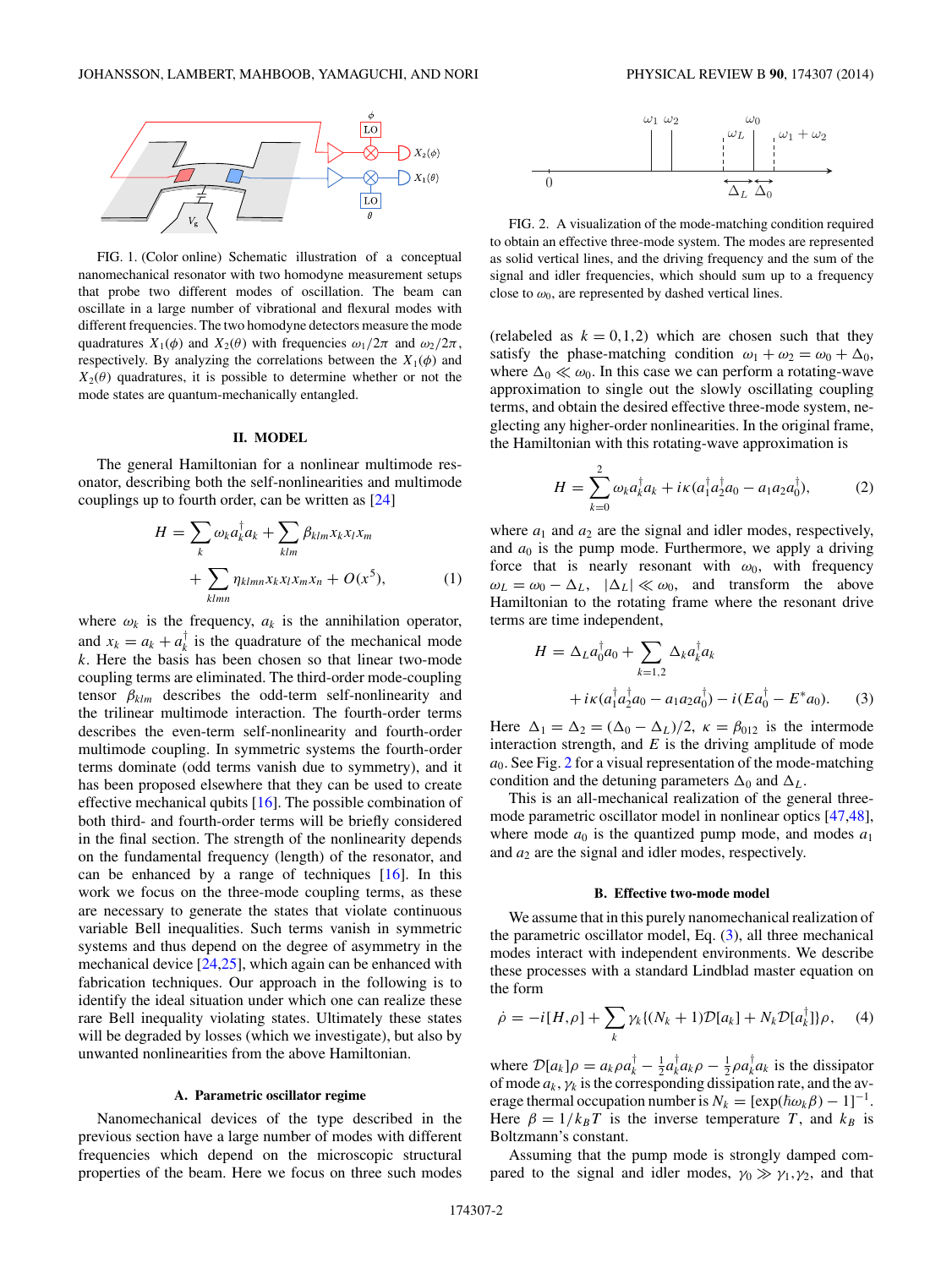<span id="page-2-0"></span>the pump-mode dissipation dominates over the coherent interaction,  $\gamma_0 \gg \langle H \rangle \sim \kappa \langle a_0^\dagger a_1 a_2 \rangle$ , one can adiabatically eliminate [\[48,50,51\]](#page-9-0) the pump mode from the master equation given above. Here we also assume that the high-frequency pump mode is at zero temperature,  $N_0 = 0$ , while the temperatures of modes  $a_1$  and  $a_2$  can remain finite. This results in a twomode master equation that includes correlated two-phonon dissipation, where one phonon from each mode dissipates to the environment through the pump mode, in addition to the original single-phonon losses in each mode:

$$
\dot{\rho} = -i[H', \rho] + \gamma \mathcal{D}[a_1 a_2] \rho + \sum_{k=1,2} \gamma_k \{ (N_k + 1) \mathcal{D}[a_k] + N_k \mathcal{D}[a_k^{\dagger}] \} \rho, \quad (5)
$$

where the effective two-phonon dissipation rate is

$$
\gamma = \frac{\kappa^2 \gamma_0 / 2}{|\gamma_0 / 2 + i \Delta_L|^2}.
$$
 (6)

The reduced two-mode Hamiltonian is given by

$$
H' = \sum_{k=1,2} \Delta_k a_k^{\dagger} a_k + i(\mu a_1^{\dagger} a_2^{\dagger} - \mu^* a_1 a_2) + \chi a_1^{\dagger} a_1 a_2^{\dagger} a_2, \quad (7)
$$

with the two-mode interaction strength

$$
\mu = \frac{E\kappa}{\gamma_0/2 + i\,\Delta_L},\tag{8}
$$

and the effective cross-Kerr interaction strength

$$
\chi = -\frac{\kappa^2 \Delta_L}{|\gamma_0/2 + i \Delta_L|^2},\tag{9}
$$

which vanishes when the driving field is at exact resonance with the pump mode. In the following we will generally assume that this resonance condition can be reached, and  $\Delta_L$  will be set to zero in the equations above.

In this resonant limit the Hamiltonian  $H'$  describes an ideal two-mode parametric amplifier, which is well known to be the generator of two-mode squeezed states [\[52\]](#page-9-0). When applied to the vacuum state, or a low-temperature thermal state, the resulting two-mode squeezed states are nonclassically correlated [\[53\]](#page-9-0), but when viewed individually, both modes appear to be in thermal states. In spite of being quantum mechanically entangled, these two-mode squeezed states have a positive Wigner function and cannot violate the quadrature binning Bell inequalities [\[54\]](#page-9-0) that we consider below. One must consider the effect of the two-phonon dissipation in Eq. (5) to induce such violations.

In the highly idealized case when single phonon dissipation in the  $a_1$  and  $a_2$  modes is absent, i.e.,  $\gamma_1 = \gamma_2 = 0$ , but with  $\gamma_0$  > 0, the model Eq. (5) produces a steady state [\[50\]](#page-9-0) of the form

$$
\rho = \frac{1}{I_0(2r^2)} \sum_{m,n} \frac{r^{2m+2n}}{m!n!} |m,m\rangle \langle n,n|,
$$
 (10)

where  $I_0$  is the zeroth order modified Bessel function and  $r = \sqrt{2E/\kappa}$ . The special structure of this steady state, with equal number of phonons in each mode, is because both the Hamiltonian and two-phonon dissipator conserve the phononnumber difference  $a_2^{\dagger} a_2 - a_1^{\dagger} a_1$ . However, this symmetry is



FIG. 3. (Color online) Visualization of the steady state of the effective two-mode system. (a) The Fock state distribution of modes  $a_1$  and  $a_2$ . (b) The single-mode Wigner function of modes  $a_1$  and *a*2. Both the Fock state distribution and the Wigner function are identical for both modes  $a_1$  and  $a_2$ , due to the symmetric two-phonon processes and equal dissipation rates and initial states. The singlemode Wigner function is positive, and the single-mode state can therefore be considered classical. However, strong correlations exists between quadratures of two different modes, as shown in the joint quadrature probability distribution  $P_{X_1, X_2}(0,0)$  in (c). Here we have used the parameters  $\kappa = 0.15$ ,  $E = 0.094$ ,  $\gamma_0 = 1.0$ ,  $\gamma_1 = \gamma_2 = 0$ , and  $\Delta_0 = \Delta_L = 0$ . These parameters were chosen to produce a steady state that closely corresponds to the ideal state [\[49\]](#page-9-0) for quadrature Bell inequality violation, i.e., with  $r = 1.12$  (see Sec. [IV A\)](#page-4-0).

broken if the single-phonon dissipation processes are included in the model, i.e.,  $\gamma_1, \gamma_2 > 0$ . The state Eq. (10) is visualized in Fig. 3 for the specific set of parameters given in the figure caption. Figures  $3(a)$  and  $3(b)$  show the Fock-state distribution and the Wigner function for the modes  $a_1$  and  $a_2$  (because of symmetry the states of both modes are identical in this case, and only one is shown). In this case the states of the two modes no longer appear to be thermal when viewed individually, but the reduced single-mode Wigner functions are positive and thus, on their own, each mode appears classical. However, together the two-mode Wigner function can be negative. For example, there is a strong cross-quadrature correlation, as shown in Fig.  $3(c)$ . The variances of the cross-quadrature differences, in the transient approach to the steady state, are shown in Fig. [4,](#page-3-0) and exactly in the steady state the variance of the squeezed two-mode operator difference is

$$
\text{Var}(x_1 - x_2) = 1 + 2r^2 \frac{I_1(2r^2)}{I_0(2r^2)} - 2r^2,\tag{11}
$$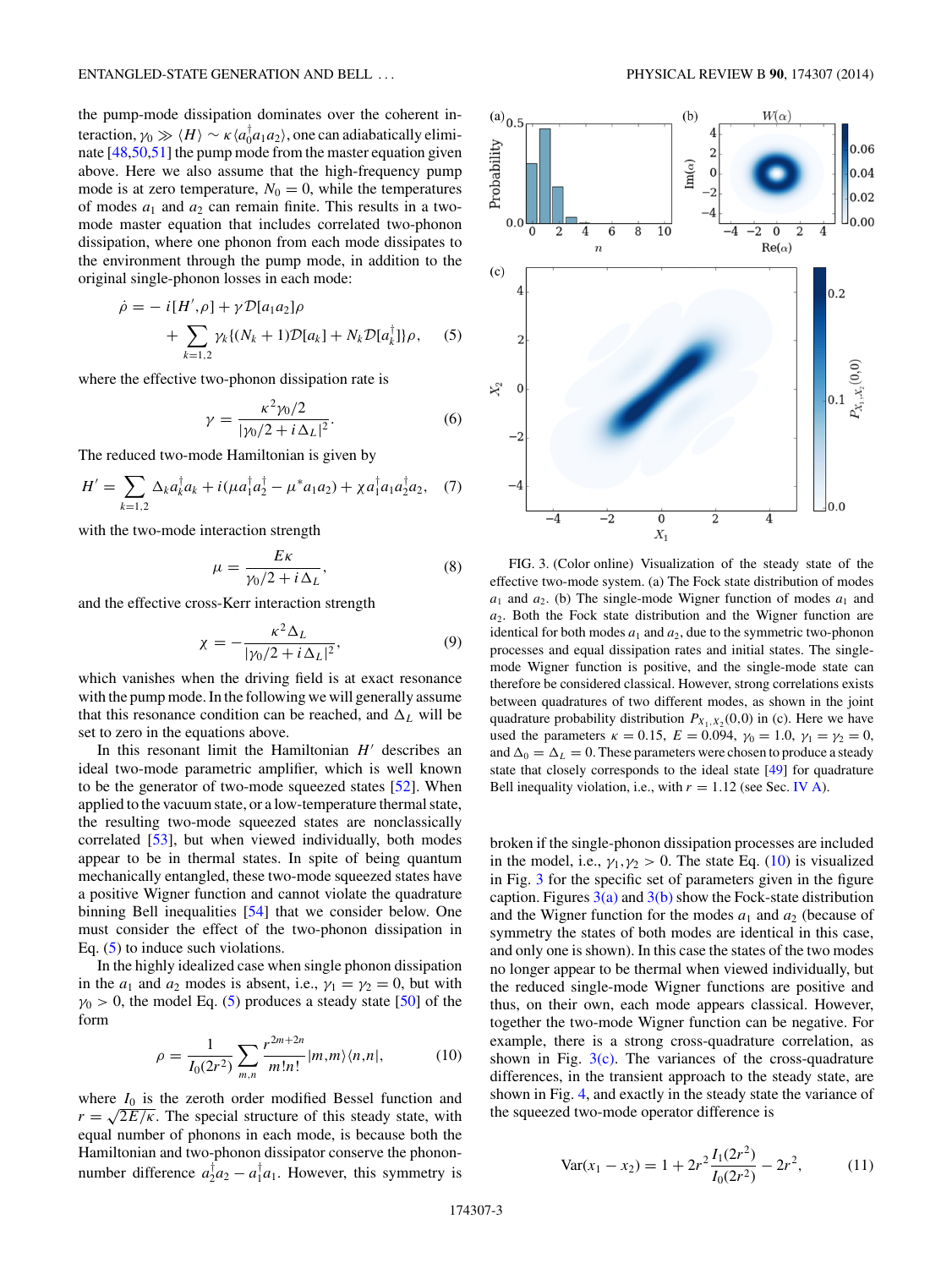<span id="page-3-0"></span>

FIG. 4. (Color online) The time evolution of the phonon number (a), single-mode quadrature variances (b), and the variances of the two-mode quadrature differences (c), the logarithmic negativity (d), for the case when the state is initially in the zero-temperature ground state. In the large-time limit the state approaches the steady state that is visualized in Fig. [3.](#page-2-0) The single-mode variances increase above the vacuum limit as time increases, but the variance of cross-quadrature difference Var( $x_1 - x_2$ ) decrease below the vacuum limit, which is a characteristic of two-mode squeezing, and the nonzero logarithmic negativity demonstrates that the steady state is nonclassical. Here we used the same parameters as those given in the caption of Fig. [3.](#page-2-0)

which in the limit of large *r* approaches 1*/*2, but has a local minimum of about 0.4 at  $r \approx 0.92$ . We note that for the vacuum state  $Var(x_1 - x_2) = 1$ , and thus this quadrature difference variance is therefore squeezed below the vacuum level for any  $r > 0$ . The logarithmic negativity [\[55\]](#page-9-0) shown in Fig. 4(d) further demonstrates the nonclassical nature of this state.

These intermode quadrature correlations, with squeezing below the vacuum level of fluctuations, are nonclassical and it has been shown that this particular state can violate Bell inequalities based on quadrature measurements [\[54\]](#page-9-0), as we will discuss in the next section. In fact, this steady state is, for a certain value of *r*, a good approximation to the ideal two-mode quantum state [\[49\]](#page-9-0) for these kinds of Bell inequalities. However, it has also been shown that in the presence of single phonon dissipation the steady state twomode Wigner function is always positive, and thus exhibits a hidden-variables description and cannot violate any Bell inequalities [\[47\]](#page-9-0). Fortunately, this is only the case for the steady state, and there can be a significant transient period in which the two-mode system is in a state that can give a violation.

In the following we consider two regimes; the steady state, and the slow transient dynamics of a system that is originally in the ground state, and approaches the new steady state after the driving field has been turned on.

# **III. BELL INEQUALITIES FOR NANOMECHANICAL SYSTEMS**

Verifying that a nanomechanical system is in the quantum regime, and that the states produced in the system are nonclassical, can be sometimes be experimentally challenging, largely because of the difficulty in implementing singlephonon detectors in nanomechanical systems. As has been done in circuit QED [\[56,57\]](#page-9-0), measuring a nonlinear energy spectrum [\[16\]](#page-8-0) would be a convincing indication that the system is operating in the quantum regime, although it does not imply that the state of the system is nonclassical, and all quantum nanomechanical systems need not necessarily be nonlinear. A number of techniques could be used to demonstrate that the state is nonclassical [\[58\]](#page-9-0), for example reconstructing the Wigner function using state tomography and looking for negative values, or evaluating entanglement measures such as the logarithmic negativity (for Gaussian states) or entanglement entropy (suitable only at zero temperature).

Here we are interested in a nonclassicality test that can be evaluated using joint two-mode quadrature measurements. The two-mode squeezing shown in the previous section can be considered as an entanglement witness [\[59,60\]](#page-9-0), and was recently investigated experimentally in an optomechanical device [\[28,29\]](#page-9-0). The quadrature-based Bell inequality can be seen as another, stricter, example of a nonclassicality test, and in the following we focus on the possibility of violating these Bell inequalities with the nanomechanical system outlined in the previous section. Even though one cannot rule out the locality loophole in such a system, and thus a violation would lack any meaning as a strict test of Bell nonlocality [\[61\]](#page-9-0), it would still serve as a very satisfying test for two-mode entanglement.

The original Bell inequalities are formulated for dichotomic measurements, with two possible outcomes. However, dichotomic measurements are not normally available in harmonic systems like the nanomechanical systems considered here, where the measurement outcomes are, for the most part, continuous and unbound. In this continuous-variable limit one must choose how to perform a Bell inequality test with care. Generalized inequalities for unbound measurements exist [\[62\]](#page-9-0), but are both extremely challenging to implement and hard to violate. Fortunately one can implement CHSH-type Bell inequality by binning quadrature measurements, and thus obtaining a dichotomic bound observable. Munro [\[49\]](#page-9-0) showed that, while in general it is hard to generate states which can violate such an inequality, it is possible to generate precisely the type of states which do cause a violation with a nondegenerate parametric oscillator, which is analogous to the system we investigate here.

One possible binning strategy [\[54,63\]](#page-9-0) for the continuous outcomes of quadrature measurements of the mechanical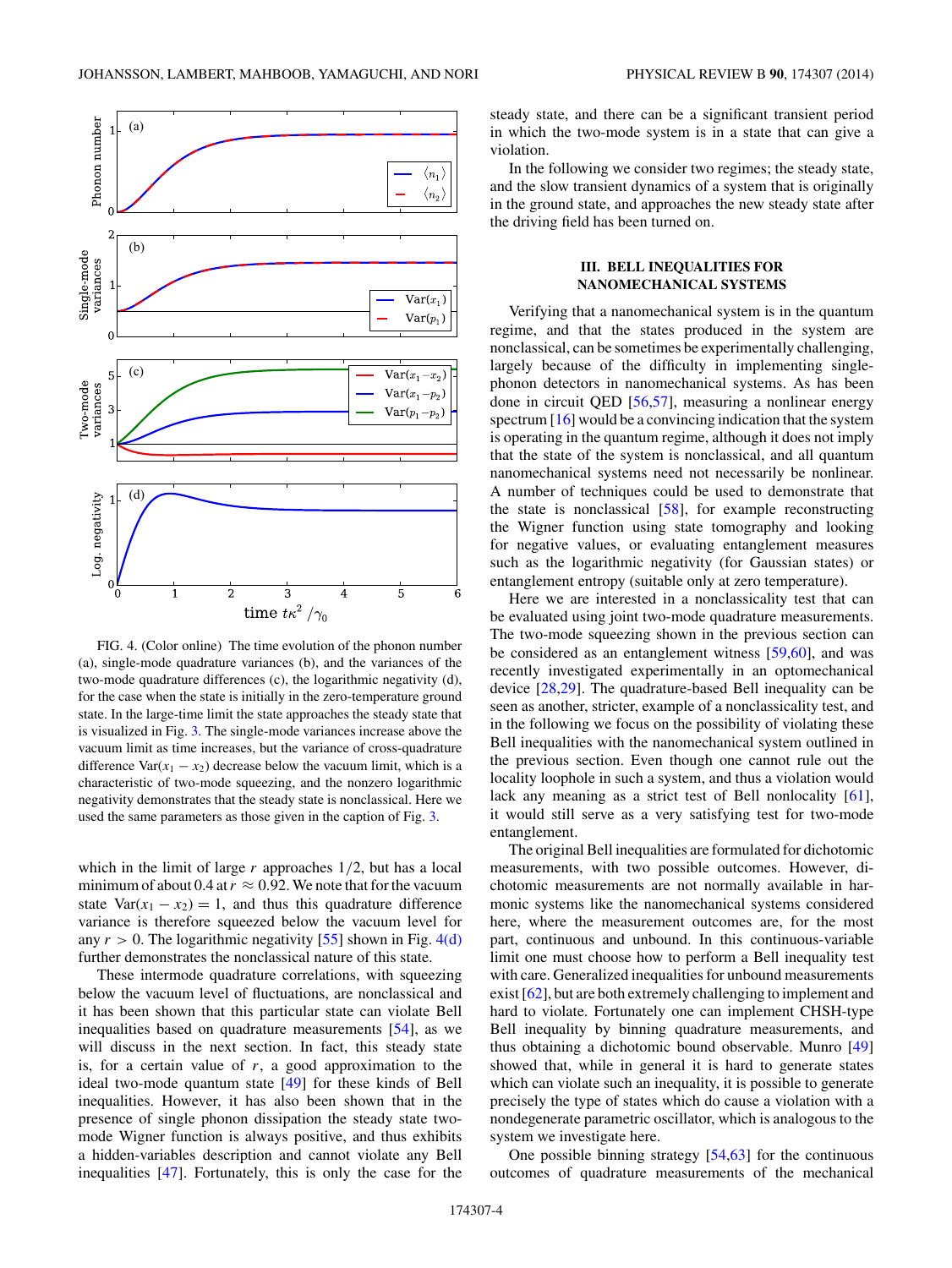<span id="page-4-0"></span>modes is to classify the outcomes as 1 if the measurement outcome is  $X_{\theta} > 0$ , and 0 otherwise. The probability of the outcomes 0 and 1 for the two modes can then be written

$$
P_{\alpha\beta}(\theta,\phi) = \int_{L(\alpha)}^{U(\alpha)} \int_{L(\beta)}^{U(\beta)} d^2 X p\big(X_1^{\theta}, X_2^{\phi}\big)[\rho],\qquad(12)
$$

where

$$
L(\alpha) = \begin{cases} 0 & \text{if } \alpha = 1 \\ -\infty & \text{if } \alpha = 0 \end{cases}, \quad U(\alpha) = \begin{cases} \infty & \text{if } \alpha = 1 \\ 0 & \text{if } \alpha = 0 \end{cases}.
$$
 (13)

Here  $\rho$  is the two-mode density matrix and  $p(X_1^{\theta}, X_2^{\phi})[\rho]$ is the probability distribution for obtaining the measurement outcomes  $X_1^{\theta}$  and  $X_2^{\phi}$  for the signal and idler mode quadratures

$$
x_1^{\theta} = a_1 e^{-i\theta} + a_1^{\dagger} e^{i\theta}, \qquad (14)
$$

$$
x_2^{\phi} = a_2 e^{-i\phi} + a_2^{\dagger} e^{i\phi}, \qquad (15)
$$

respectively. This probability distribution is given by

$$
p(X_1^{\theta}, X_2^{\phi})[\rho] = \langle X_1^{\theta}, X_2^{\phi} | \rho | X_1^{\theta}, X_2^{\phi} \rangle
$$
  
= 
$$
\sum_{m,n,p,q} \rho_{(m,n),(p,q)} \frac{e^{-i(m\theta + n\phi)} e^{i(p\theta + q\phi)}}{\pi \sqrt{2^{m+n+p+q} m! n! p! q!}}
$$
  
×  $e^{-X_1^2} e^{-X_2^2} H_m(X_1) H_n(X_2) H_p(X_1) H_q(X_2),$  (16)

where  $H_n(x)$  is the Hermite polynomial of *n*th order, and where we have written the density matrix in the two-mode Fock basis,

$$
\rho = \sum_{m,n,p,q} \rho_{(m,n),(p,q)} |m,n\rangle \langle p,q| \,. \tag{17}
$$

The integral in Eq. (12) can be evaluated analytically [\[49\]](#page-9-0), but in general the sum in Eq. (16) cannot.

Treating the binned quadrature measurements as dichotomic observables we can write the standard Bell's inequalities in the Clauser-Horne (CH) [\[64\]](#page-9-0) form

$$
B_{\rm CH} = \frac{P_{11}(\theta, \phi) - P_{11}(\theta, \phi') + P_{11}(\theta', \phi) + P_{11}(\theta', \phi')}{P_1(\theta') + P_1(\phi)}, \tag{18}
$$

which for a classical state satisfies  $|B_{\text{CH}}| \leq 1$ , and in the Clauser-Horne-Shimony-Holt (CHSH) [\[65\]](#page-9-0) form

$$
B_{\text{CHSH}} = E(\theta, \phi) - E(\theta', \phi) + E(\theta, \phi') + E(\theta', \phi'), \quad (19)
$$

$$
E(\theta, \phi) = P_{11}(\theta, \phi) + P_{00}(\theta, \phi) - P_{10}(\theta, \phi) - P_{01}(\theta, \phi), (20)
$$

which for a classical state satisfies  $|B_{\text{CHSH}}| \le 2$ . Here we have also used

$$
P_1(\theta) = \int_0^\infty \int_{-\infty}^\infty d^2 X p\big(X_1^{\theta}, X_2^{\phi}\big)[\rho].\tag{21}
$$

Both  $B_{\text{CH}}$  and  $B_{\text{CHSH}}$  are in general functions of the four angles  $\theta$ , $\phi$ , $\theta'$ , and  $\phi'$ . However, to reduce the number of parameters here we consider the angle parametrization  $\theta = -2\varphi$ ,  $\phi = 3\varphi$ ,  $\theta' = 0$ , and  $\phi' = \varphi$ , which only leaves a single free angle parameter  $\varphi$ . In principle, this can reduce the magnitude of violation one can observe, but as we will see this parametrization still allows violations to occur for the types of states we are interested in here. In the following we evaluate both  $B_{\text{CH}}$  and  $B_{\text{CHSH}}$  using this angle parametrization.

# **IV. VIOLATION OF BELL'S INEQUALITY WITH NANOMECHANICAL RESONATORS**

In this section we investigate the conditions under which the states formed in the multimode nanomechanical system may violate Bell's inequality. We emphasize again that in this context we are interested in Bell's inequality as a test that can demonstrate entanglement between different mechanical modes. We begin with an analysis of the steady state for the idealized model with  $\gamma_1, \gamma_2 = 0$ , and then turn our attention to the transient behavior for finite  $\gamma_1$  and  $\gamma_2$ .

## **A. Steady state**

With  $\gamma_1, \gamma_2 = 0$ , the steady state is given by Eq. [\(10\)](#page-2-0), and inserting this state in the Bell inequalities Eqs. (18) and (19) gives an expression as a function of the steady state parameter *r* and the angle  $\varphi$  that can be optimized for maximum Bell violation. The optimal value of the angle turns out to be  $\varphi =$  $\pi/4$ , and the resulting equation for optimal *r* is

$$
I_0(2r^2)\frac{dG(r)}{dr} = 4r^2I_1(2r^2)G(r),\tag{22}
$$

but the sum over Fock-state basis that comes from Eq. (16) cannot to our knowledge be evaluated in a simple analytical form, so we have

$$
G(r) = \sum_{n} \sum_{m>n} \frac{8(2r^2)^{n+m} \pi}{(n!m!)^2 (n-m)^2} \left[ \mathcal{F}(n,m) - \mathcal{F}(m,n) \right]^2
$$
  
× {3 cos [(n - m)φ] - cos [3φ(n - m)]} (23)

and

$$
\mathcal{F}(n,m) = \left[\Gamma\left(\frac{1}{2} - \frac{n}{2}\right)\Gamma\left(-\frac{m}{2}\right)\right]^{-1},\tag{24}
$$

as given in Ref. [\[49\]](#page-9-0). Solving Eq. (22) numerically gives  $r_{opt} \approx$ 1*.*12, as reported in Ref. [\[54\]](#page-9-0). The corresponding steady state Eq.  $(10)$  for  $r_{opt}$  is visualized in Fig. [3.](#page-2-0) We note that for this optimal Bell violating state the mean phonon number in each mode is only  $\langle n \rangle \approx 0.94$ , which highlights the need to operate the system near its ground state. If fact, when  $\langle n \rangle \gg 1$  no Bell inequality violation can be observed.

In our nanomechanical model this translates to an optimal driving strength  $E_{opt} = r_{opt}^2 \kappa / 2$  that maximizes the Bell inequality violation for a given nonlinearity *κ*. This optimal driving amplitude *E*opt applies to the steady state of the idealized model without single-phonon dissipation. With finite single-phonon dissipation, the steady state does not violate any of the Bell inequalities. However, as we will see in the following section, *E*opt still gives a good approximation for the optimal transient violation. While these transients are harder to capture, recent experiments on optomechanical systems have shown they are in principle possible [\[28,29\]](#page-9-0), and relevant for the alternative proposal in the final section below. How far one can go with using multiple ancilla optical or microwave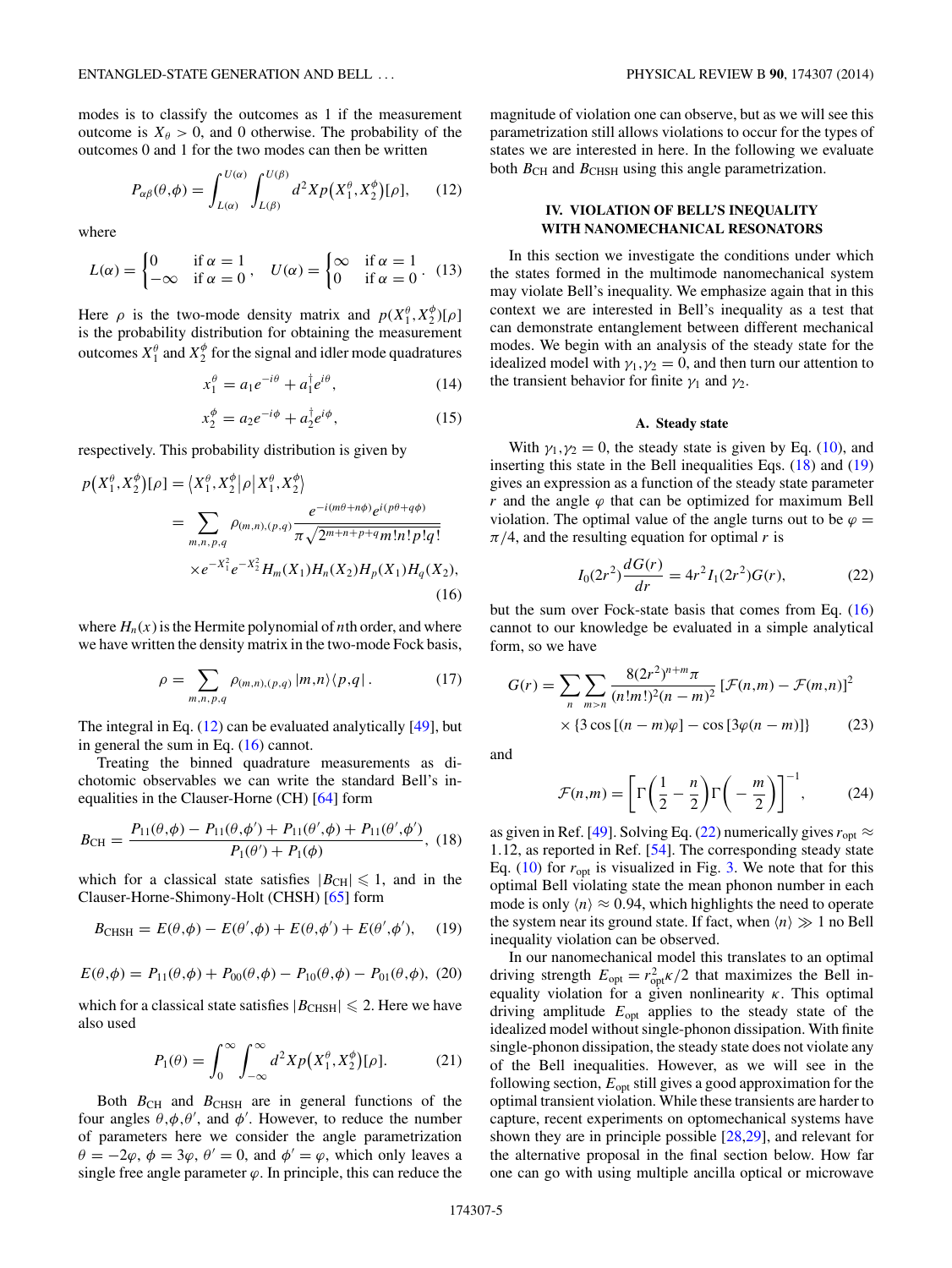<span id="page-5-0"></span>cavities to perform similar measurements on different internal modes of a single mechanical device is not yet clear.

### **B. Transient**

Since the more realistic model, with finite single-phonon dissipation processes, does not produce a steady state that violates any of the Bell inequalities, we are led to investigate transient dynamics. Here we focus on the transient which occurs when the driving field *E* is turned on after the relevant modes have been cooled to their ground states. The state of the system then evolves from the ground state to the steady state that does not violate the Bell inequalities. However, if the single phonon dissipation processes are sufficiently slow there can be a significant time interval during which the state of the system does violate the Bell inequalities.

To investigate this transient dynamics we numerically evolve the effective two-mode system described by the master equation, Eq. [\(5\)](#page-2-0), and evaluate the  $B_{\text{CH}}$  and  $B_{\text{CHSH}}$  quantities as a function of time and the angle  $\varphi$ . The results shown in Fig. 5 for the situations with and without signal and idler mode dissipation and at zero temperature, demonstrate that the nanomechanical system we consider can indeed be driven into a transient state that violates both types of Bell inequalities. With losses the onset of violation is proportional to  $\gamma_0/\kappa^2$ , and the time at which the violation ceases is proportional to  $γ_1^{-1}, γ_2^{-1}$ , so if

$$
\gamma_1, \gamma_2 \ll \kappa^2/\gamma_0,\tag{25}
$$

we expect a significant period of time during the transient where the inequalities will be violated. We note that in Fig.  $5(a)$ the regions of violation for the CH and CHSH inequalities are identical, and this is, according to our observations, always the case for this model and angle parametrization. Because of this, in the following we only show the results for the CHSH inequality.

To further explore the parameter space that can produce a Bell-inequality violation we evolve the master equation as a function of time and the parameters  $E$ ,  $\kappa$ , and  $\gamma_0$ , for both the ideal case with dissipation-less signal and idler modes  $\gamma_1 = \gamma_2 = 0$ , and for the case including signal and idler mode dissipation  $\gamma_1, \gamma_2 > 0$ . In these simulations the initial state is always the ground state, and we take the temperature of the signal and idler modes to be zero. The results are shown in Figs.  $6(a)$  $6(a)$ – $6(c)$  and  $6(e)$  and  $6(f)$ , respectively. From Fig. 6 it is clear that for the case  $\gamma_1 = \gamma_2 = 0$  there exist optimal values of  $\kappa$  and  $E$ , given that other parameters are fixed, that produce steady states that maximally violates the Bell inequality (marked with dashed lines in the figures). However, importantly we also note that the optimal values for  $\kappa$  and  $E$  for the steady state of the ideal model also give a good indicator for the optimal regime for the Bell violation in the transient of the case with finite single-phonon dissipation, when additionally taking into account the time scales for the transient given in Eq. (25).

When the signal and idler modes have finite temperature the region of Bell inequality violation is further reduced, as shown in Fig. [7.](#page-6-0) The detrimental effects of thermal phonons are twofold: It reduces the transient time interval during which a violation can be observed, and the nonlinear interaction



FIG. 5. (Color online) (a) The normalized CH and CHSH Bell quantities (violation above 1) as a function of time, for the pumped two-mode nanomechanical resonator, under the ideal condition without signal and idler mode dissipation (dashed line) and for the case including signal and idler dissipation. The initial state is the vacuum state, which we assume can be prepared to a good approximation using cooling. At  $t = 0$ , the parametric amplification is turned on by the activation of the driving field with amplitude *E*. In the ideal case, the steady state violates both the CH and CHSH Bell inequalities, but there is no steady state violation when single-phonon dissipation is included. However, there is a period of time during the transient where both inequalities are violated. (b) The angle  $\varphi$ dependence for the normalized CH and CHSH Bell quantities for  $t\kappa^2/\gamma_0 = 1.8$ , where solid lines include dissipation and dashed lines are the ideal case. The optimal value of  $\varphi$  for the states produced in the model we investigate here is  $\varphi = \pi/4$ , which was used in (a). The parameters used here are the same as in Fig. [3,](#page-2-0) and for the solid lines we used  $\gamma_1 = \gamma_2 = 0.001$ .

strength required to be able to see any violation at all increases. In fact, to observe a transient Bell inequality violation, the average thermal occupation number must be very small: An average thermal occupation number of even 0*.*1 phonon in the signal and idler mode is sufficient to inhibit any Bell violation with the system we have considered here. Excellent ground state cooling is therefore a prerequisite to violating a Bell inequality tests in a nanomechanical resonator.

### **V. EXPERIMENTAL OUTLOOK**

As can be seen in Figs. [6](#page-6-0) and [7,](#page-6-0) the violation of a Bell inequality in the system we consider here requires, as expected, a combination of low temperature, large nonlinearity, and transient quadrature measurements. These conditions can all be rather challenging to satisfy in an experimental system, but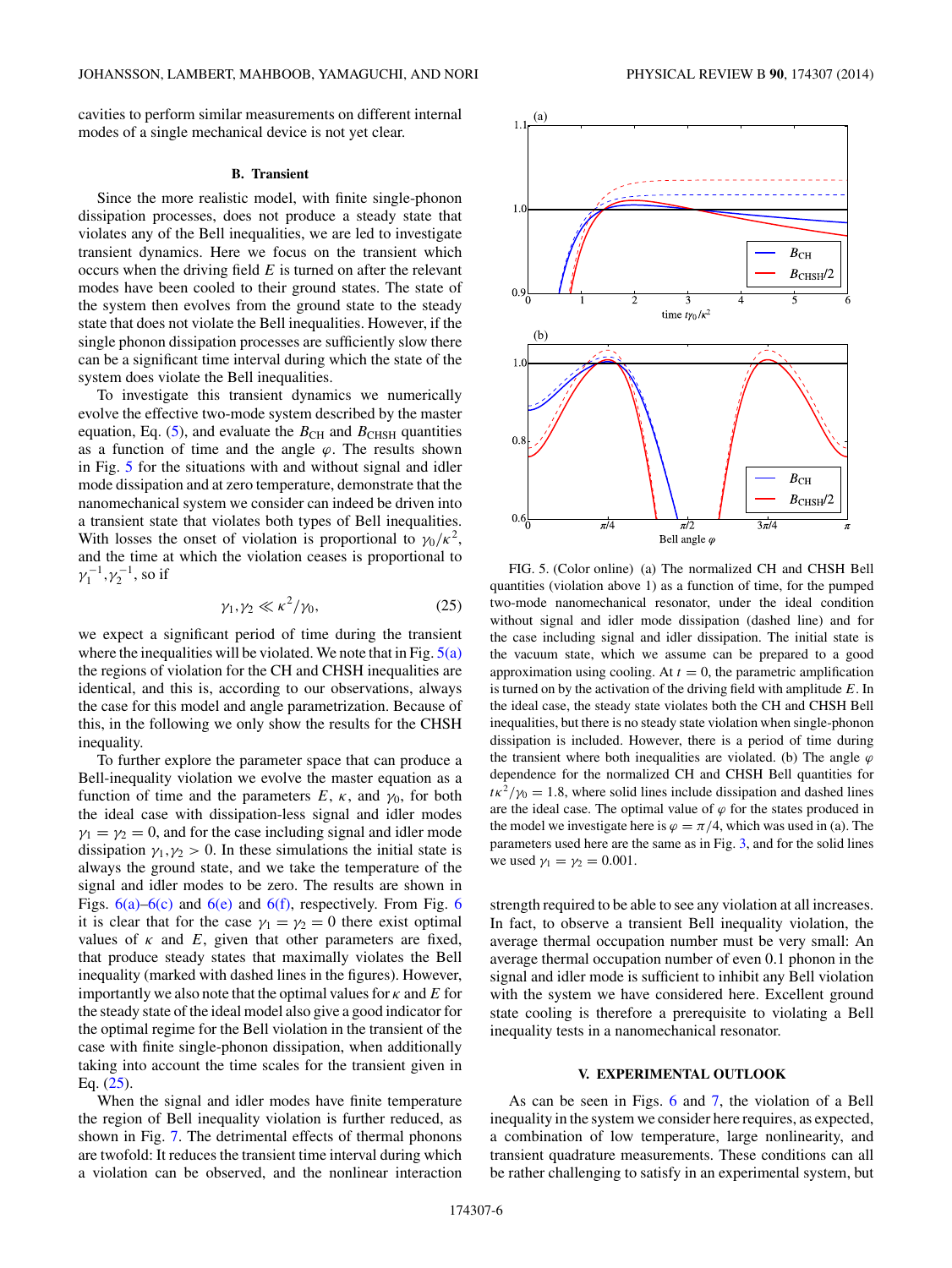<span id="page-6-0"></span>

FIG. 6. (Color online) Violation of the normalized quadrature CHSH Bell inequality (redish region) as a function of time *t* and the intermode coupling  $\kappa$  (a) and (d), the pump mode driving amplitude *E* (b) and (e), and the pump-mode dissipation rate  $\gamma_0$  (c) and (f). The ideal case without signal and idler mode dissipation is shown in (a)–(c), and (d)–(f) include signal and idler mode dissipation with equal dissipation rates  $\gamma_1 = \gamma_2 = 0.001$ . In (a)–(c) there is a parameter window for *κ* and *E* which results in a violation for sufficiently large *t*, as well as in the steady state. However, in (d)–(f) there is no violation in the steady state, but during a transient time a violation may still occur for suitably chosen parameters. Apart from the parameters on the vertical axes, the parameters were kept fixed at the same values as given in Fig. [3,](#page-2-0) and denoted by a bar over the symbol in the axes.

on the other hand they are exactly the type of conditions that one can expect would have to be satisfied for realistic quantum mechanical applications in these devices. The Bell inequality violation can therefore be seen as a benchmark that indicates



FIG. 7. (Color online) The regions where a transient Bell inequality violation can be achieved, as a function of nonlinearity *κ* and time *t*, and for different temperatures. The region of violation at zero temperature is shown in redish color. The contours mark the regions of violation for finite signal and idler mode temperatures (assumed equal), labeled by the average number *N* of thermal phonons. We note that even a very small number of initial thermal phonons inhibits the Bell inequality violation, which suggest that excellent ground-state cooling of both modes is a prerequisite to obtaining a violation.

that entangled quantum states can be generated and detected with high precision.

### **A. Nonlinear interaction strength**

Our proposal requires that two conditions must be met: low temperature  $(k_B T \ll \hbar \omega)$ , and large nonlinearity with respect to dissipation in the lower modes ( $\kappa^2 > \gamma_0 \gamma_{1,2}$ , while  $\gamma_0$  >  $\gamma_{1,2}$ *,κ*). The latter means we must be in what amounts to the strong-coupling limit for the interaction between the modes. While large nonlinearity and (effective) lower temperatures [\[5–7](#page-8-0)[,66\]](#page-9-0) typically require higher frequency, and thus smaller mechanical systems, the converse is true of the dissipation condition; in high frequency systems dissipation tends to increase. Experiments [\[22–](#page-8-0)[25,67,68\]](#page-9-0) involving intrinsic nonlinearities have so far only realized very weak mode-mode couplings at high temperatures. A beam-theory analysis [\[23\]](#page-8-0) suggests that such nonlinearities increase drastically as devices are decreased in size, however there has been very little experimental investigation of such effects in smaller highfrequency devices.

One particularly relevant experiment by Castellanos-Gomez *et al.* [\[69\]](#page-9-0) showed that nonlinear mode-mode coupling within a carbon nanotube was mediated by single-electron transport through the device (as it operates as a quantum dot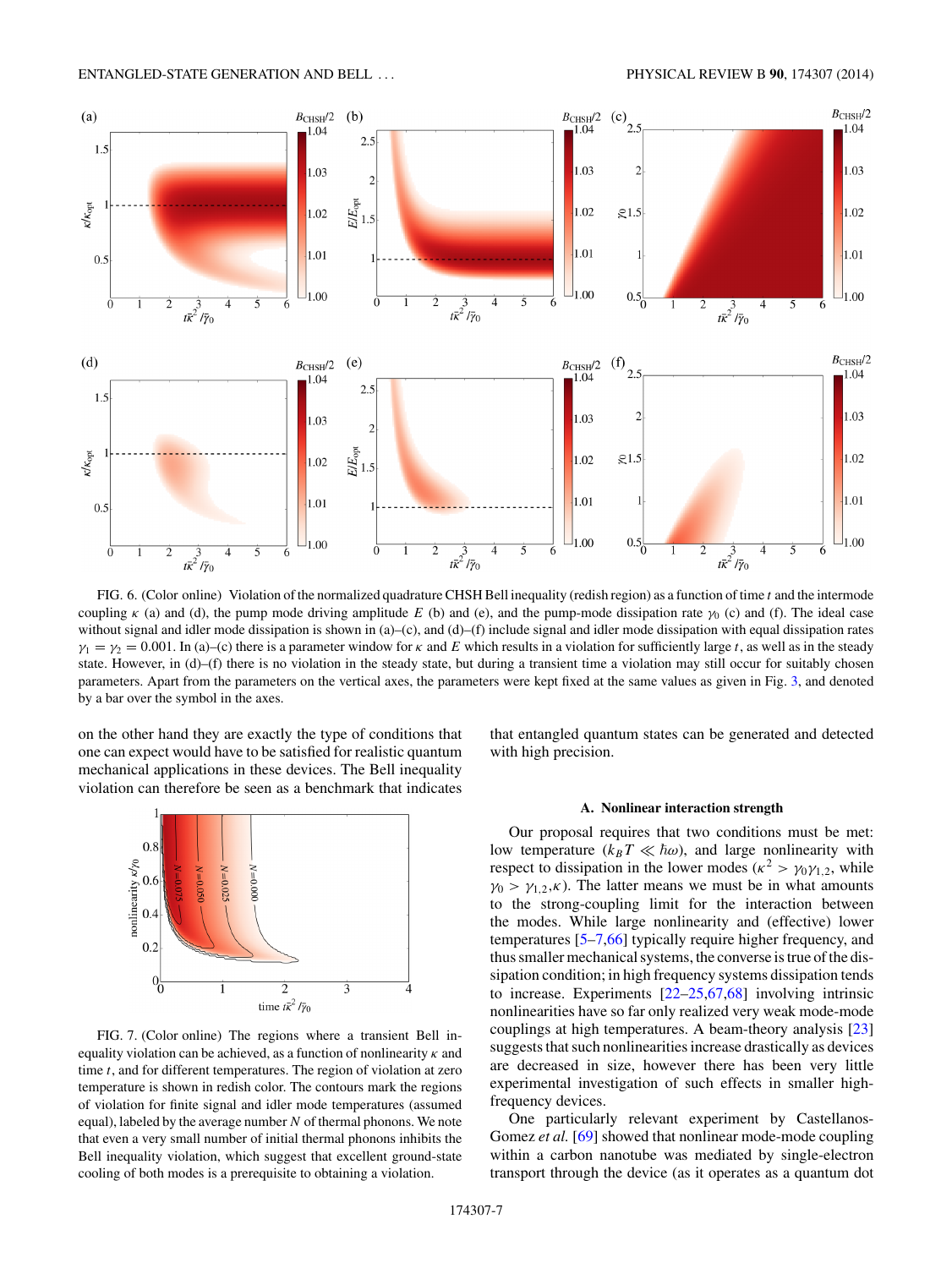<span id="page-7-0"></span>as well as a mechanical oscillator), and with this mediation they obtained a coupling strength six times larger than the intrinsic one. While this is still too small for our needs (effectively just giving  $\kappa = 12$  Hz for coupling between ground states in both modes, while the loss rate of the modes in the nanotube are of the order *>*10 kHz) the authors also predict that the strong-coupling regime "may be reached in devices with larger *Q* factors and sharper Coulomb peaks" [\[69\]](#page-9-0).

In addition, there are several other methods by which threemode interactions may be engineered and our approach may be realized [\[70,71\]](#page-9-0), or by which the intrinsic nonlinearity per phonon may be enhanced  $[16]$ . So far such studies have only considered two-mode interactions, but an extension to threemode couplings is an interesting open theoretical problem.

#### **B. Transient quadrature measurements**

Performing efficient transient quadrature measurements on selected modes of the mechanical resonator is another experimental challenge. There are several levels of complexity with respect to this type of measurement: First, the mechanical motion must be converted to an electrical signal that can be detected by the measurement device. Second, the transient nature of the measurements is inherently more complex than measurements in the steady state, since it requires many cycles of the protocol (state preparation, evolution, measurement), rather than consecutive measurements in the steady state. Third, to compensate for the noise added in the amplification process, it is required to average a large number of measurements. Since the amplification of the two distinct modes adds independent Gaussian noise to each mode, it can be suppressed with sufficient averaging. However, averaging cannot eliminate systematic errors in the measurement process, such as for example detector inefficiency. Thus, finally, there is a requirement on the acceptable levels of systematic errors.

The displacement of the nanomechanical resonator can be converted to an electrical signal using a range of different techniques. For example, experiments have already demonstrated applications of piezoelectric schemes [\[72\]](#page-9-0), coupling to a quantum-point contact [\[73\]](#page-9-0), coupling to auxiliary optical modes [\[13](#page-8-0)[,74\]](#page-9-0), and capacitive coupling to a microwave circuit [\[8\]](#page-8-0). The electromechanical transduction is therefore quite well developed, and should not be a limiting factor for implementing the measurements considered here. Also, in recent experiments, transient quadrature measurements of a nanomechanical system were carried out with high precision and level of control [\[28,29\]](#page-9-0). Those experiments demonstrated transient quadrature measurements that are very similar to the ones required here. Thus, although challenging and potentially time consuming, transient quadrature measurements should not in principle represent any experimental problems.

The weak electrical signal from the electromechanical transduction must be amplified in order to be detectable by standard microwave measurements devices. With phaseinsensitive amplification, this processes adds noise to the signal [\[75\]](#page-9-0), which must be compensated for by averaging a large number of measurements. With extensive averaging of linearly amplified microwave fields, quadrature resolved detection of single-excitation coherent states have been demonstrated [\[28\]](#page-9-0). Also, in microwave electronics, quadrature measurements in the quantum regime have been applied to measure two-mode squeezing [\[76,77\]](#page-9-0), state tomography [\[78\]](#page-9-0), and entanglement [\[79\]](#page-9-0). In the Bell-inequality measurements considered here, optimal violation is expected for resonator states that correspond to about one excitation (see Fig. [3\)](#page-2-0) per mode. The level of amplification and averaging to detect this weak signal is therefore similar to experimentally demonstrated measurements. Additionally, since the relative violation of the Bell inequality is about  $1\% - 2\%$  (see Fig. [5\)](#page-5-0), we require averaging until the reconstructed quadrature correlation distribution [Eq.  $(16)$ ] is consistent with a variance of  $B_{CHSH}$ [Eq. [\(19\)](#page-4-0)] that is smaller than this relative violation. In the absence of systematic errors in the quadrature measurements, we can expect to reach this regime with sufficient averaging. However, since systematic errors, such as quadrature detection inefficiency, cannot be reduced by averaging, the maximum relative violation of the quadrature-based Bell inequality sets a fundamental limit on the acceptable systematic error in the quadrature measurement processes. However, near-quantumlimited detection of mechanical motion via microwave measurements have been demonstrated [\[28\]](#page-9-0), and further progress in this field can be expected.

Given these recent advances in nanomechanical and microwave quadrature measurement, the outlook for realizing the required measurements for evaluating the quadrature Bell inequality is encouraging, although satisfying all the abovementioned conditions in a single setup remains a demanding task for experimentalists.

#### **C. Optomechanical realization**

As an alternative to the purely mechanical approach discussed so far, one could observe the similar quadrature-based Bell inequality violations in an optomechanical setup akin to that proposed in Refs. [\[19\]](#page-8-0) and [\[80\]](#page-9-0), where a single mechanical mode is coupled to two optical cavities [\[81,82\]](#page-9-0), e.g., in a membrane-in-the-middle geometry or within a photonic crystal cavity. The most straightforward implementation would be to use the mechanical mode as the pump mode which then acts to entangle the optical modes. The optical modes are coupled due to photon tunneling, and the resulting hybridized modes replace the mechanical signal and idler modes  $a_1$  and *a*<sup>2</sup> discussed in this work. On resonance, this again leads to the same interaction we use in Eq.  $(2)$ . The main motivation of inducing this interaction in these earlier works was to engineer anharmonic energy levels. This anharmonicity allows specific transitions to be addressed with external laser fields allowing one to use such devices as single-phonon/photon transistors and for nondemolition measurements of phonons or photons. In the limit where the mechanical pump mode can be driven and adiabatically eliminated, one in principle could observe Bell-inequality violations in the (hybridized) quadrature measurements of the two optical cavities.

# **VI. COMBINING EVEN AND ODD NONLINEARITIES: COUPLING MECHANICAL QUBITS**

In the previous calculations we have been exclusively considering the effect of odd nonlinearities which can only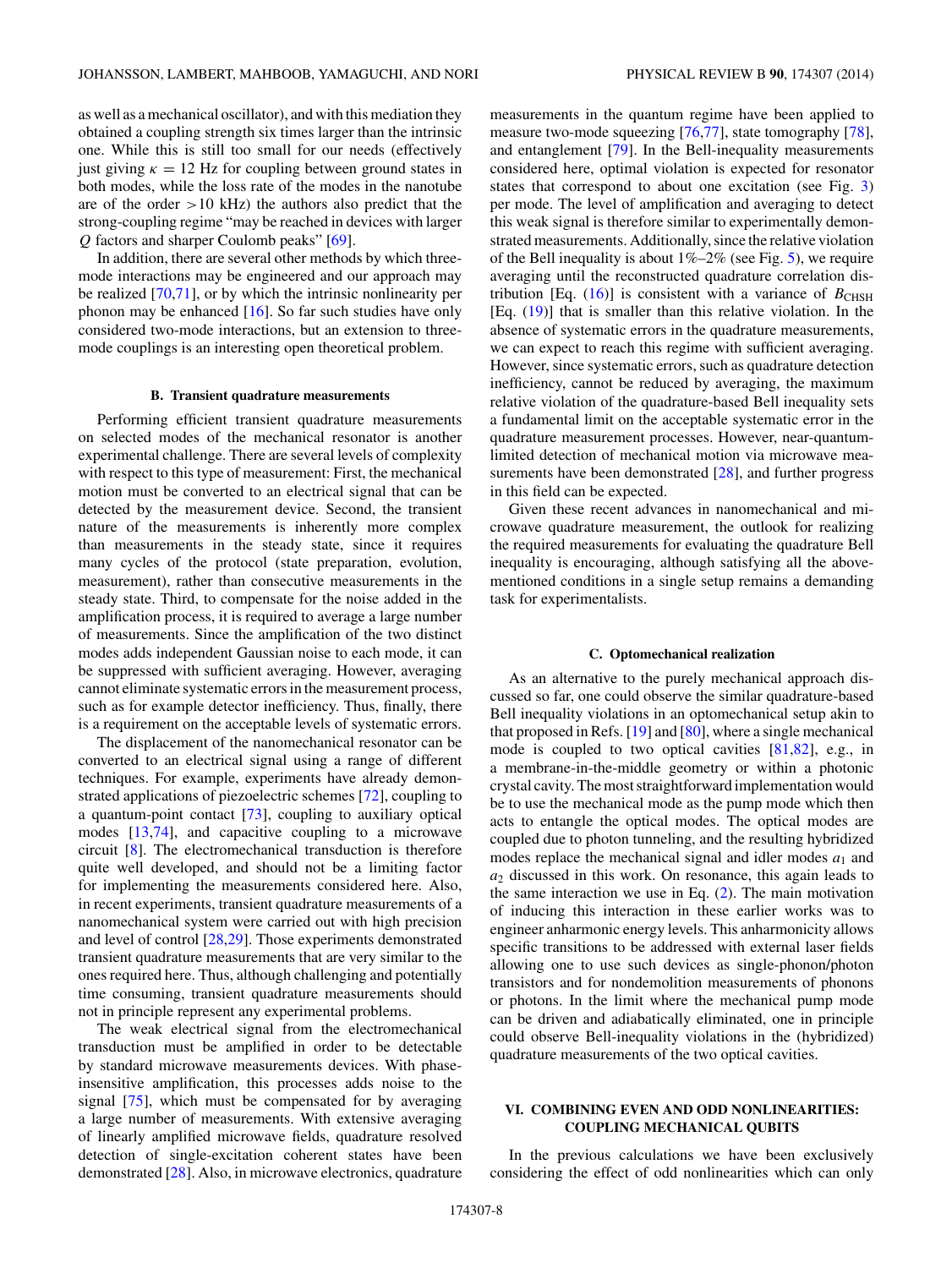<span id="page-8-0"></span>arise in asymmetric mechanical systems. In purely symmetric devices the even order terms dominate, arguably the most important of which is the *x*<sup>4</sup> Duffing nonlinearity. Recent works [16] have examined how this induces an anharmonic energy spectrum in the fundamental mode of a nanomechanical system, and outlined how this anharmonic spectrum can be used as an effective qubit for quantum computation. Naturally one can consider the effect of both the third order coupling we have outlined here, and the third and fourth order Duffing self-anharmonicity. Ultimately the relative strengths of these different terms depend strongly on the overlap between the different mode shapes within the device, the geometry of the device, and the effect of various nonlinearity enhancing mechanisms. A naive investigation of the contributions from these quartic terms suggest they only work to degrade the Bell inequality violation we discuss here. However, going beyond the regime we have outlined thus far, one may note that by changing the frequency of the driving field in Eq. [\(1\)](#page-1-0) one can get an excitation-preserving beam-splitter type of interaction between the signal and idler modes:

$$
H_{\text{int}} = \mu (a_1^{\dagger} a_2 + a_2^{\dagger} a_1). \tag{26}
$$

If this is combined with a sufficiently strong third- or fourthorder self-nonlinearity, such that the lowest lying energy states of each mode can be considered as a two-level system, one has a means to couple different mechanical qubits in a single device. It may be possible to construct similar interactions with ancilla cavities and optomechanical interactions [19[,45\]](#page-9-0). The original parametric interaction described in Eq. [\(3\)](#page-1-0) is not useful for this purpose as it takes one out of a single excitation subspace, as does the two-phonon dissipation.

- [1] A. Cleland, *Foundations of Nanomechanics*, Advanced Texts in Physics (Springer, Berlin, 2002).
- [2] M. Blencowe, [Phys. Rep.](http://dx.doi.org/10.1016/j.physrep.2003.12.005) **[395](http://dx.doi.org/10.1016/j.physrep.2003.12.005)**, [159](http://dx.doi.org/10.1016/j.physrep.2003.12.005) [\(2004\)](http://dx.doi.org/10.1016/j.physrep.2003.12.005).
- [3] M. Poot and H. S. van der Zant, [Phys. Rep.](http://dx.doi.org/10.1016/j.physrep.2011.12.004) **[511](http://dx.doi.org/10.1016/j.physrep.2011.12.004)**, [273](http://dx.doi.org/10.1016/j.physrep.2011.12.004) [\(2012\)](http://dx.doi.org/10.1016/j.physrep.2011.12.004).
- [4] M. Aspelmeyer, T. J. Kippenberg, and F. Marquardt, [arXiv:1303.0733.](http://arxiv.org/abs/arXiv:1303.0733)
- [5] A. D. O'Connell, M. Hofheinz, M. Ansmann, R. C. Bialczak, M. Lenander, E. Lucero, M. Neeley, D. Sank, H. Wang, M. Weides *et al.*, [Nature \(London\)](http://dx.doi.org/10.1038/nature08967) **[464](http://dx.doi.org/10.1038/nature08967)**, [697](http://dx.doi.org/10.1038/nature08967) [\(2010\)](http://dx.doi.org/10.1038/nature08967).
- [6] J. D. Teufel, T. Donner, D. Li, J. W. Harlow, M. S. Allman, K. Cicak, A. J. Sirois, J. D. Whittaker, K. W. Lehnert, and R. W. Simmonds, [Nature \(London\)](http://dx.doi.org/10.1038/nature10261) **[475](http://dx.doi.org/10.1038/nature10261)**, [359](http://dx.doi.org/10.1038/nature10261) [\(2011\)](http://dx.doi.org/10.1038/nature10261).
- [7] J. Chan, T. P. M. Alegre, A. H. Safavi-Naeini, J. T. Hill, A. Krause, S. Groblacher, M. Aspelmeyer, and O. Painter, [Nature \(London\)](http://dx.doi.org/10.1038/nature10461) **[478](http://dx.doi.org/10.1038/nature10461)**, [89](http://dx.doi.org/10.1038/nature10461) [\(2011\)](http://dx.doi.org/10.1038/nature10461).
- [8] C. A. Regal, J. D. Teufel, and K. W. Lehnert, [Nat. Phys.](http://dx.doi.org/10.1038/nphys974) **[4](http://dx.doi.org/10.1038/nphys974)**, [555](http://dx.doi.org/10.1038/nphys974) [\(2008\)](http://dx.doi.org/10.1038/nphys974).
- [9] C. P. Sun, L. F. Wei, Y.-x. Liu, and F. Nori, [Phys. Rev. A](http://dx.doi.org/10.1103/PhysRevA.73.022318) **[73](http://dx.doi.org/10.1103/PhysRevA.73.022318)**, [022318](http://dx.doi.org/10.1103/PhysRevA.73.022318) [\(2006\)](http://dx.doi.org/10.1103/PhysRevA.73.022318).
- [10] M. Wallquist, K. Hammerer, P. Rabl, M. Lukin, and P. Zoller, [Phys. Scr.](http://dx.doi.org/10.1088/0031-8949/2009/T137/014001) **[2009](http://dx.doi.org/10.1088/0031-8949/2009/T137/014001)**, [014001](http://dx.doi.org/10.1088/0031-8949/2009/T137/014001) [\(2009\)](http://dx.doi.org/10.1088/0031-8949/2009/T137/014001).
- [11] A. H. Safavi-Naeini and O. Painter, [New J. Phys.](http://dx.doi.org/10.1088/1367-2630/13/1/013017) **[13](http://dx.doi.org/10.1088/1367-2630/13/1/013017)**, [013017](http://dx.doi.org/10.1088/1367-2630/13/1/013017) [\(2011\)](http://dx.doi.org/10.1088/1367-2630/13/1/013017).
- [12] Z.-L. Xiang, S. Ashhab, J. Q. You, and F. Nori, [Rev. Mod. Phys.](http://dx.doi.org/10.1103/RevModPhys.85.623) **[85](http://dx.doi.org/10.1103/RevModPhys.85.623)**, [623](http://dx.doi.org/10.1103/RevModPhys.85.623) [\(2013\)](http://dx.doi.org/10.1103/RevModPhys.85.623).

## **VII. CONCLUSIONS**

We have investigated a regime of a multimode nanomechanical resonator, with intrinsic nonlinear mode coupling, in which three selected modes realize a parametric oscillator. In the regime where the pump mode of the parametric oscillator can be adiabatically eliminated, we have investigated the generation of entangled states between two distinct modes of oscillation in the nanomechanical resonator, and the possibility of detecting this entanglement using quadrature-based Bell inequality tests. Our results demonstrate that while realistically it will not be possible to violate any Bell inequality in the steady state, there can be a significant duration of time in which the transient evolution from the ground state (prepared by cooling) to the steady state where the state of the system violates Bell inequalities. However, to achieve this transient violation requires a relatively large nonlinear mode coupling, excellent ground state cooling, and fast and efficient quadrature measurements. These are, of course, very challenging experimental requirements, but we believe that if a quadrature Bell inequality violation is realized experimentally it would be a very strong demonstration of quantum entanglement in a macroscopic mechanical system.

### **ACKNOWLEDGMENTS**

The numerical simulations were carried out using QuTiP [\[83,84\]](#page-9-0), and the source code for the simulations are available in Ref. [\[85\]](#page-9-0). We acknowledge W. Munro and T. Brandes for discussions and feedback. This work was partly supported by the RIKEN iTHES Project, MURI Center for Dynamic Magneto-Optics, JSPS-RFBR No. 12-02-92100, Grant-in-Aid for Scientific Research (S), and JSPS KAKENHI Grant No. 23241046.

- [13] J. Bochmann, A. Vainsencher, D. D. Awschalom, and A. N. Cleland, [Nat. Phys.](http://dx.doi.org/10.1038/nphys2748) **[9](http://dx.doi.org/10.1038/nphys2748)**, [712](http://dx.doi.org/10.1038/nphys2748) [\(2013\)](http://dx.doi.org/10.1038/nphys2748).
- [14] T. Bagci, A. Simonsen, S. Schmid, L. G. Villanueva, E. Zeuthen, J. Appel, J. M. Taylor, A. Sorensen, K. Usami, A. Schliesser *et al.*, [Nature \(London\)](http://dx.doi.org/10.1038/nature13029) **[507](http://dx.doi.org/10.1038/nature13029)**, [81](http://dx.doi.org/10.1038/nature13029) [\(2014\)](http://dx.doi.org/10.1038/nature13029).
- [15] R. W. Andrews, R. W. Peterson, T. P. Purdy, K. Cicak, R. W. Simmonds, C. A. Regal, and K. W. Lehnert, [Nat. Phys.](http://dx.doi.org/10.1038/nphys2911) **[10](http://dx.doi.org/10.1038/nphys2911)**, [321](http://dx.doi.org/10.1038/nphys2911) [\(2014\)](http://dx.doi.org/10.1038/nphys2911).
- [16] S. Rips and M. J. Hartmann, [Phys. Rev. Lett.](http://dx.doi.org/10.1103/PhysRevLett.110.120503) **[110](http://dx.doi.org/10.1103/PhysRevLett.110.120503)**, [120503](http://dx.doi.org/10.1103/PhysRevLett.110.120503) [\(2013\)](http://dx.doi.org/10.1103/PhysRevLett.110.120503).
- [17] L. Tian, M. S. Allman, and R. W. Simmonds, [New J. Phys.](http://dx.doi.org/10.1088/1367-2630/10/11/115001) **[10](http://dx.doi.org/10.1088/1367-2630/10/11/115001)**, [115001](http://dx.doi.org/10.1088/1367-2630/10/11/115001) [\(2008\)](http://dx.doi.org/10.1088/1367-2630/10/11/115001).
- [18] K. Jähne, C. Genes, K. Hammerer, M. Wallquist, E. S. Polzik, and P. Zoller, [Phys. Rev. A](http://dx.doi.org/10.1103/PhysRevA.79.063819) **[79](http://dx.doi.org/10.1103/PhysRevA.79.063819)**, [063819](http://dx.doi.org/10.1103/PhysRevA.79.063819) [\(2009\)](http://dx.doi.org/10.1103/PhysRevA.79.063819).
- [19] K. Stannigel, P. Rabl, A. S. Sørensen, M. D. Lukin, and P. Zoller, [Phys. Rev. A](http://dx.doi.org/10.1103/PhysRevA.84.042341) **[84](http://dx.doi.org/10.1103/PhysRevA.84.042341)**, [042341](http://dx.doi.org/10.1103/PhysRevA.84.042341) [\(2011\)](http://dx.doi.org/10.1103/PhysRevA.84.042341).
- [20] Y.-D. Wang and A. A. Clerk, [Phys. Rev. Lett.](http://dx.doi.org/10.1103/PhysRevLett.110.253601) **[110](http://dx.doi.org/10.1103/PhysRevLett.110.253601)**, [253601](http://dx.doi.org/10.1103/PhysRevLett.110.253601) [\(2013\)](http://dx.doi.org/10.1103/PhysRevLett.110.253601).
- [21] J.-Q. Liao, Q.-Q. Wu, and F. Nori, [Phys. Rev. A](http://dx.doi.org/10.1103/PhysRevA.89.014302) **[89](http://dx.doi.org/10.1103/PhysRevA.89.014302)**, [014302](http://dx.doi.org/10.1103/PhysRevA.89.014302) [\(2014\)](http://dx.doi.org/10.1103/PhysRevA.89.014302).
- [22] H. J. R. Westra, M. Poot, H. S. J. van der Zant, and W. J. Venstra, [Phys. Rev. Lett.](http://dx.doi.org/10.1103/PhysRevLett.105.117205) **[105](http://dx.doi.org/10.1103/PhysRevLett.105.117205)**, [117205](http://dx.doi.org/10.1103/PhysRevLett.105.117205) [\(2010\)](http://dx.doi.org/10.1103/PhysRevLett.105.117205).
- [23] K. J. Lulla, R. B. Cousins, A. Venkatesan, M. J. Patton, A. D. Armour, C. J. Mellor, and J. R. Owers-Bradley, [New J. Phys.](http://dx.doi.org/10.1088/1367-2630/14/11/113040) **[14](http://dx.doi.org/10.1088/1367-2630/14/11/113040)**, [113040](http://dx.doi.org/10.1088/1367-2630/14/11/113040) [\(2012\)](http://dx.doi.org/10.1088/1367-2630/14/11/113040).